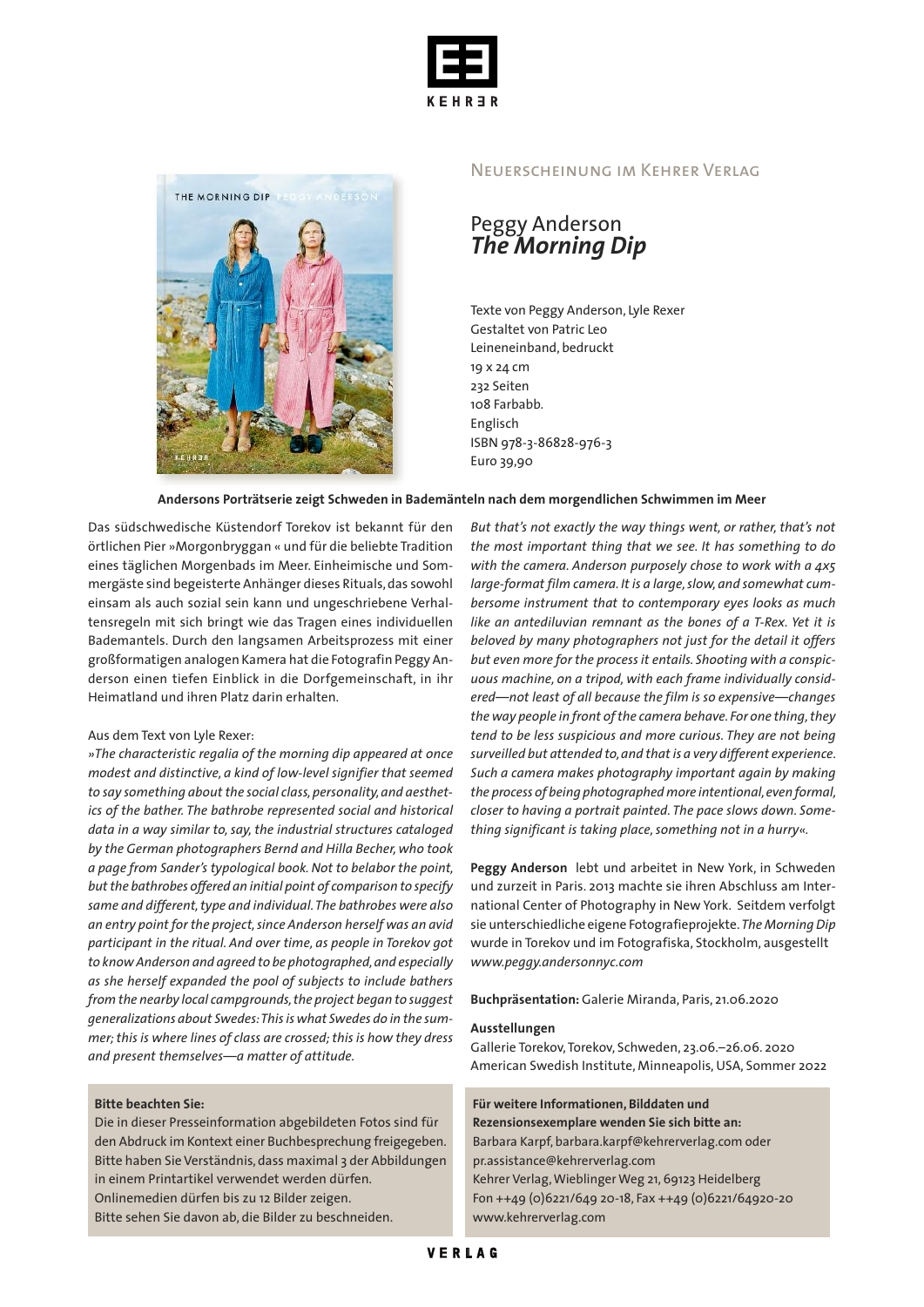

# **Pressebilder**



01\_ © Peggy Anderson



03\_ © Peggy Anderson



05\_ © Peggy Anderson



02\_ © Peggy Anderson



04\_ © Peggy Anderson



06\_ © Peggy Anderson

## VERLAG